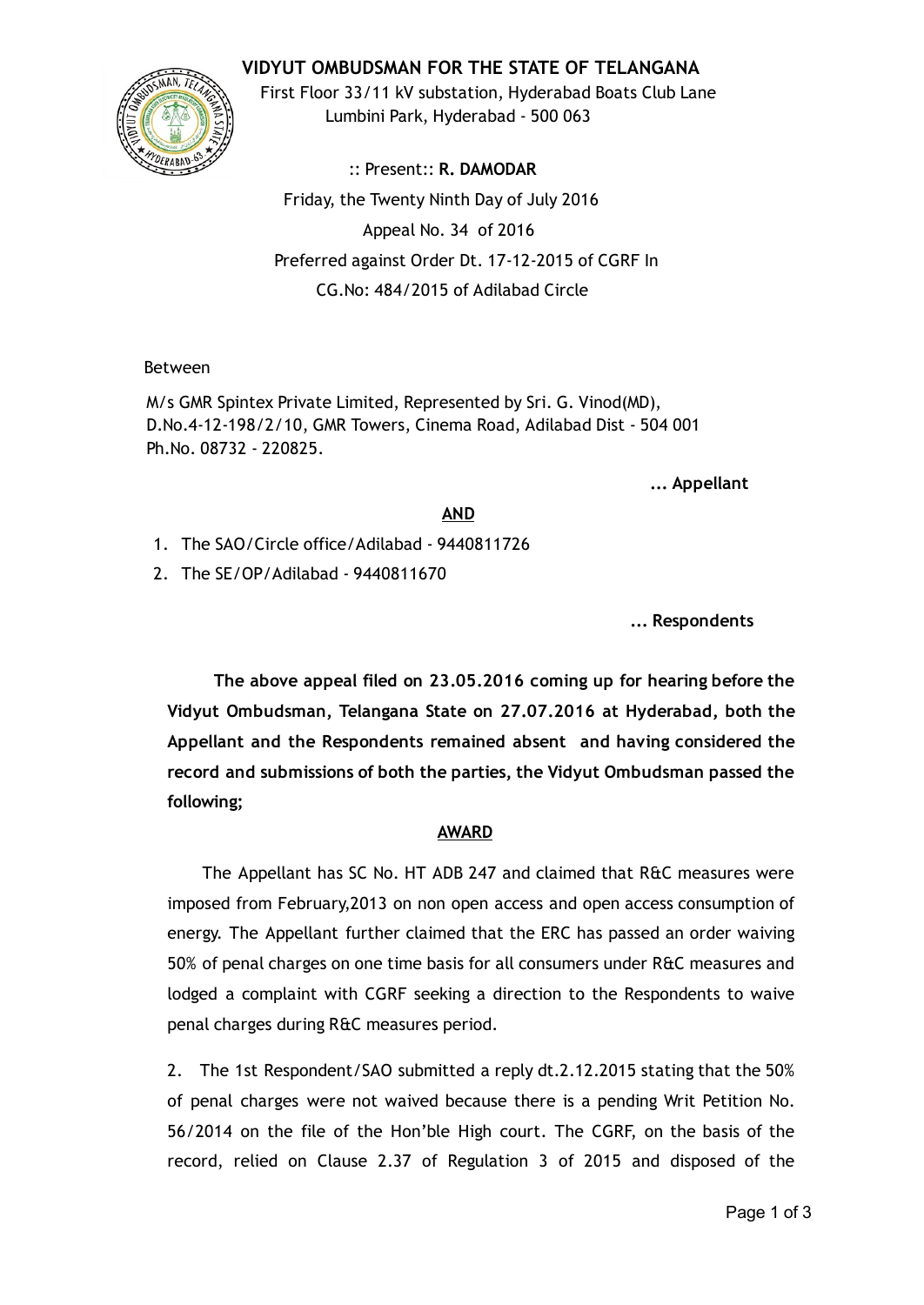complaint stating that when the same matter is pending resolution by the Hon'ble High Court, the request of the appellant to waive the penal charges cannot be considered in this case.

3. Aggrieved and not satisfied with the impugned orders, the Appellant preferred the present appeal alleging that the reasons given for dismissing complaint are not legal and that the pending Writ Petition has nothing to do with the waiver of 50% of R&C penal charges.

4. The 2nd Respondent/SE/OP/Adilabad filed a reply dt.18.6.2016 in the appeal stating that the Appellant filed Writ Petition No. 56/2014 regarding the penal charges during R&C measures and that when the subject matter is pending resolution by the Honble High Court in Writ Petition No.56/2014, the waiver of 50% of penal charges during R&C period was not considered by the DISCOM.

5. During the hearing, the representative of the Appellant reported that the Appellant was going to withdraw the Writ Petition to avail the waiver of penal charges under R&C measures. On the next hearing date, the representative of the Appellant was not able to represent on the issue of pendency of the Writ Petition. On the 3rd occasion, the Appellant's representative reported on phone that the Appellant is not in a position to withdraw the Writ Petition. If there is any Writ Petition pending on the same subject matter of the Appeal, the question of jurisdiction of Ombudsman would arise.

6. The CGRF, relying on clause 2.37 of Regulation 3 of 2015 has rightly dismissed the complaint, since the subject matter in issue between the parties is pending resolution in the Hon'ble High Court. Similarly under clause 3.19(c) of Regulation 3 of 2015 which is as follows:

" The representation by the complainant, in respect of the same grievance, is not pending in any proceedings before any court, tribunal or arbitrator or any other authority; a decree or award or a final order has not been passed by any such court, tribunal, arbitrator or authority"

Only then, the Ombudsman would get jurisdiction. Otherwise in view of the aforementioned clause of Regulation 3 of 2015 which is similar to the one applicable to the CGRF, the Ombudsman would not get jurisdiction to decide such matter, as the subject matter is pending resolution in the Hon'ble High Court